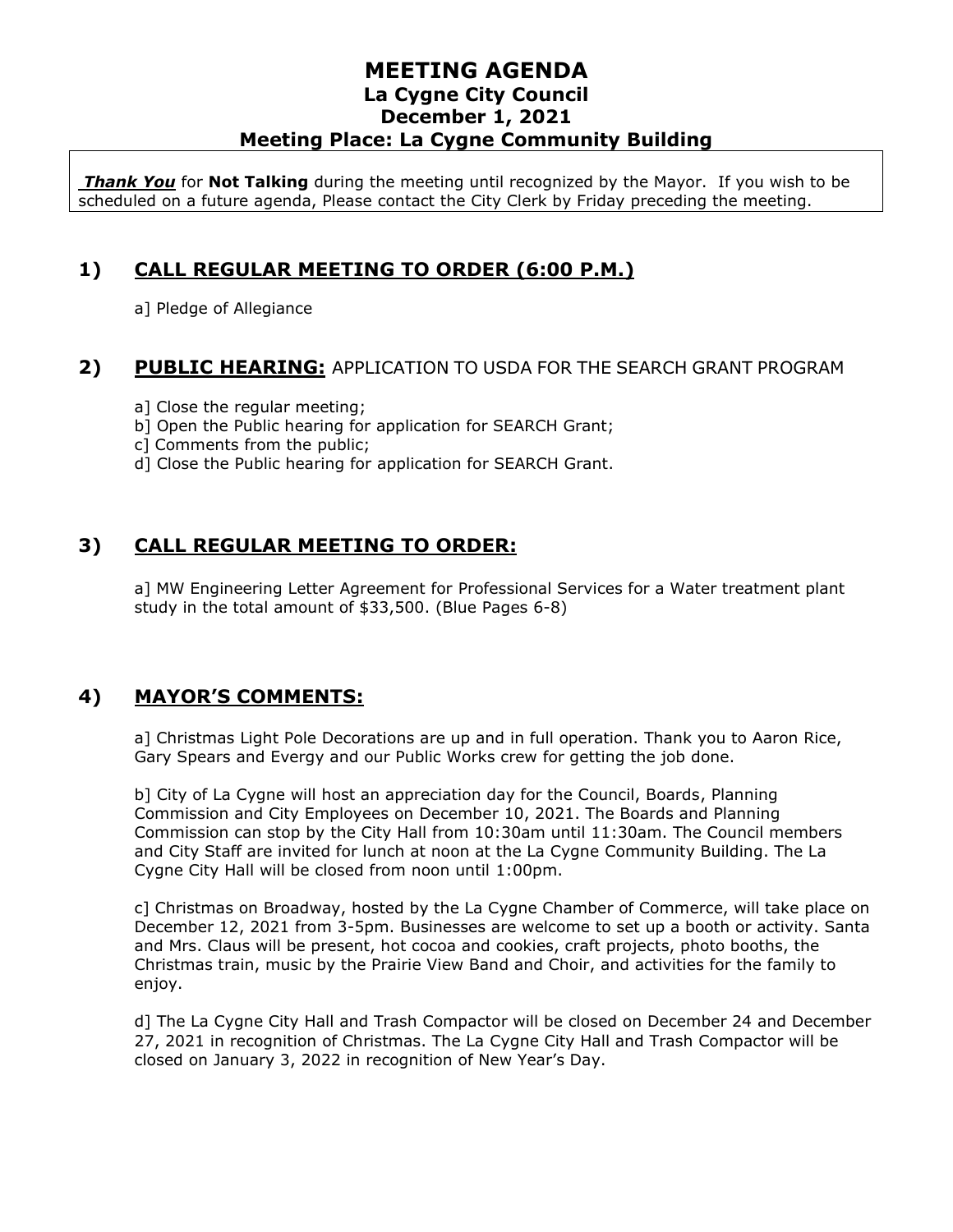# **5) CONSENT AGENDA:**

Action Item: Motion to approve consent agenda;

Minutes of November 17, 2021 City Council Meeting; (White Pages 6-14) Check Register: November 18 – November 27, 2021; (White Page 15) Check Register: November 28 – December 1, 2021; (Blue Page 9) Cereal Malt Beverage 2022 License for Casey's General Store (Blue Page 10)

# **6) DISCUSSION FROM THE FLOOR:**

*Individuals, not scheduled on the agenda, are afforded an opportunity to participate in the meeting. Individuals may address the Council for a period not to exceed five (5) minutes. The Governing Body is not required to take action on requests and may schedule them for consideration at a future meeting.* 

- ✓ Jackie Pribble
- ✓ James McCarson
- ✓ Sandra Smith
- ✓ Harley Marcus
- ✓ Shawn Pavone

# **7) SPECIAL PROJECTS:**

WATER TREATMENT PLANT SETTLING PONDS (MIDWEST ENGINEERING)

- i. Starbucks Trucking LLC has been working on clearing the project area.
- ii. PWS Nasalroad is working with MW Engineering on request for proposals for the fencing around the perimeter of the settling ponds.

Sewer Project

- i. PWS Nasalroad will be meeting with Abby Mills, BG Consultants, on December 2 to review a few areas prior to finalizing the bid plans.
- ii. CC Wade has reached out to financial companies to begin the process for interim financing (bonds) for the construction phase of the sewer project.
- iii. Survey flags have been placed on the city right of way (alley/utility easement) between N. Railroad Street and 2<sup>nd</sup> Street.

#### CCLIP KDOT Street Project

i. Project scheduled for March 2022.

#### NEW FIRE STATION/PUBLIC SAFETY BUILDING –

- i. Submission for the First Option Bank Trustee Foundation grant is March 1, 2022.
- ii. CC Wade visited with Kevin Cowan, Gilmore & Bell, regarding bonds through the Public Building Commission for the new Public Safety Building project.

#### AMERICAN RESCUE PLAN FUNDS (ARPA)

i. CC Wade reached out to Linn County Economic Coordinator, Jessica Hightower, regarding applications for ARPA funds from the County for the Public Safety Building project. Jessica will email an application as soon as the County Commissioners give her permission.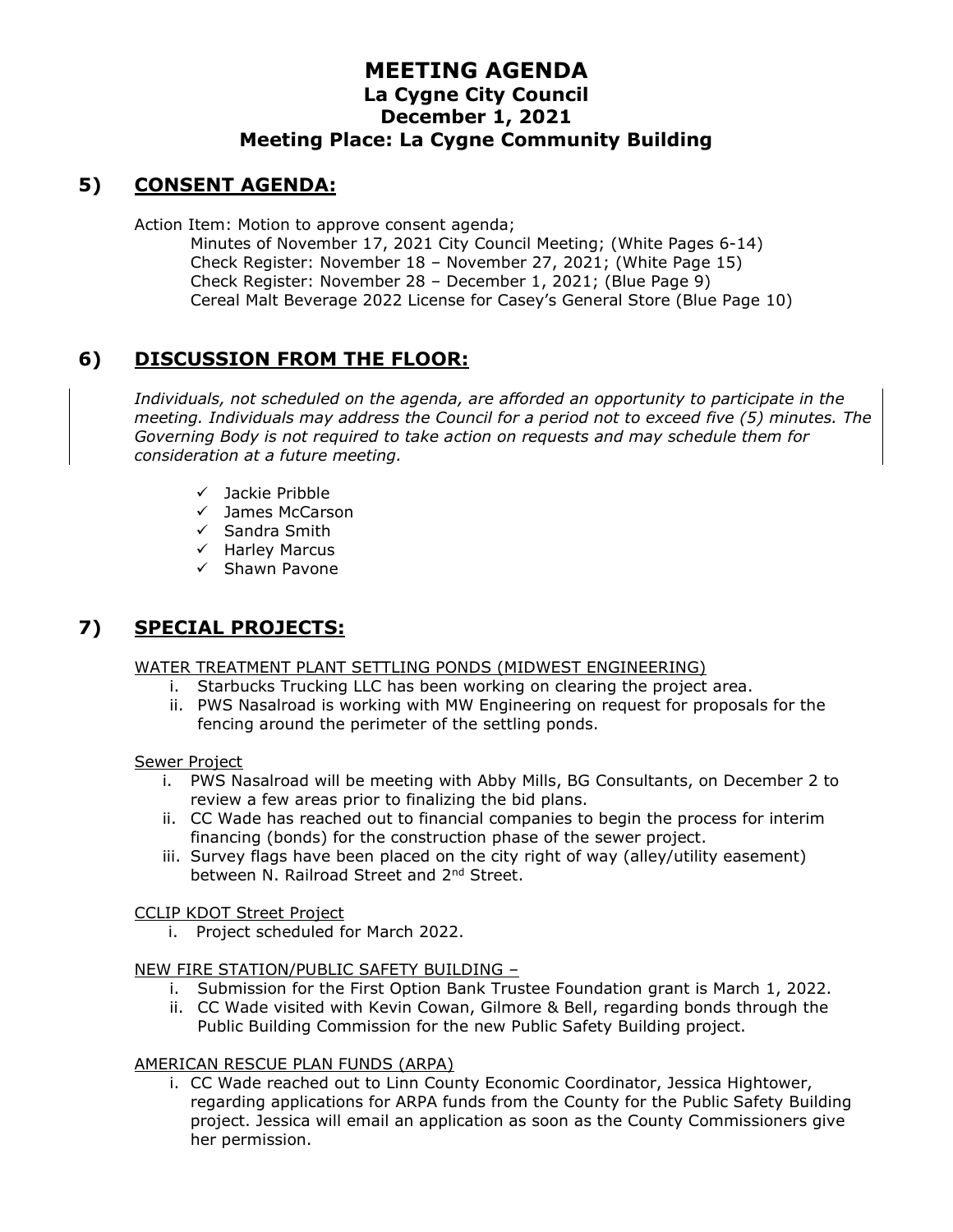## **7) SPECIAL PROJECTS CONTINUED:**

#### HEAL GRANT PROGRAM

a) CC Wade delivered applications for the Heal Grant program to improve historic or architectural significant buildings located in the downtown of the city to the owners of vacant buildings. Applications are due by 5:00pm December 20, 2021. CC Wade is working with Janet Reynolds, SEKRPC and the KS Small Business Development center to complete the narratives and business plan for the HEAL Grant application for the La Cygne Community Building.

### **8) REPORTS OF CITY OFFICERS:**

- $\checkmark$  City Attorney Burton Harding
- $\checkmark$  Police Chief Tina Fenoughty (Blue Page 11-25)
- $\checkmark$  Codes Officer Allison Fox
- $\checkmark$  Public Works Department Dan Nasalroad (Blue Page 26-29)
- $\checkmark$  Fire Chief Dan Nasalroad
- $\checkmark$  City Clerk Jodi Wade (Blue Page 30)
- $\checkmark$  City Treasurer's report Connie Gore (Blue Page 31)

# **9) REPORTS OF COUNCIL COMMITTEES:**

- a] Water & Gas---------------------------------------Danny Curtis ------- Keith Stoker
- b] Street ---------------------------------------------James Thies ------- Jerome Mitzner ✓ RFQ for Stormwater Master Planning are due January 17, 2022.
- c] Sewer----------------------------------------------James Thies ------- Thomas Capp
- d] Park------------------------------------------------Danny Curtis ------- Thomas Capp
- e] Cemetery------------------------------------------Danny Curtis ------- Thomas Capp in the amount of \$2400 for a one-time implementation fee and \$600 per year for the Cemetery Module for the City's Simple City financial software
	- program. (White Pages 16-17)
- f] Public Safety---------------------------------------Jerome Mitzner------ Keith Stoker
- g] Community Building------------------------------ Danny Curtis ------- James Thies
- h] Employee Relations & Training-------------------Jerome Mitzner ----- Keith Stoker

# **10) SPECIAL COMMITTEE REPORTS:**

- a] Emergency Management None
- b] Chamber of Commerce is considering to start meeting quarterly instead of monthly.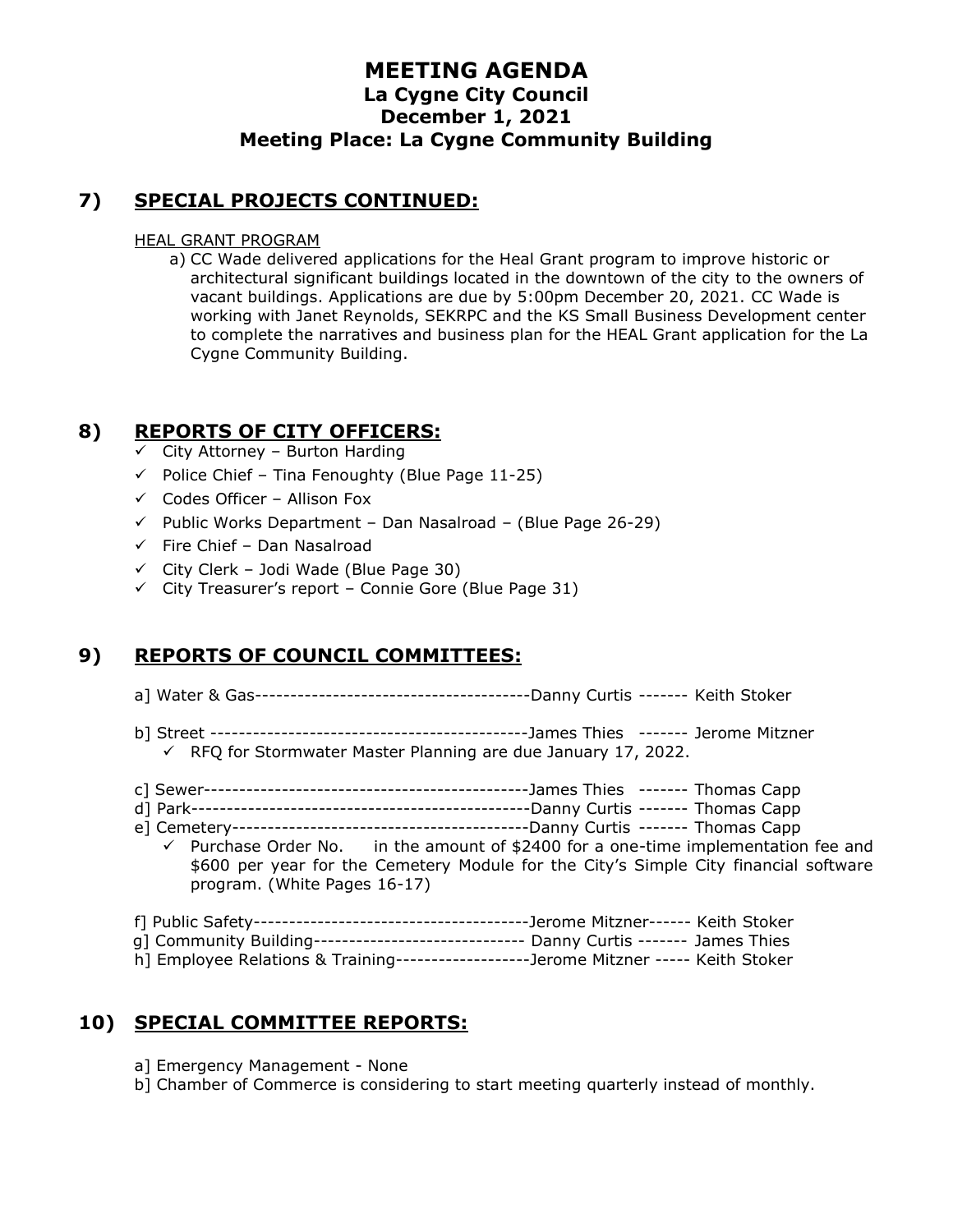#### **10) SPECIAL COMMITTEE REPORTS CONTINUED:**

c] Planning & Zoning Commission – Meeting with IBTS on December 2, 2021 at the La Cygne Community building at 7:00pm to review the "GOALS of the Comprehensive plan".

d] La Cygne Community Park Board will not be meeting until the January annual meeting on January 25, 2022 at 5:00pm.

 $\checkmark$  The term for Park Board member Jennifer Vogt will end on December 31, 2021. Mayor Wilson would like to recommend Jennifer Vogt for reappointment to the board.

*Action Needed: Motion to approve recommendation from the Mayor.*

 $\checkmark$  The term for Park Board member Maggie Riley will end on December 31, 2021. Mayor Wilson would like to recommend Maggie Riley for reappointment to the board. *Action needed: Motion to approve recommendation from the Mayor.*

#### **11) UNFINISHED BUSINESS:**

a] Survey flags have been placed on the city right of way (alley/utility easement) between N. Railroad Street and 2nd Street.

# **12) NEW BUSINESS**

a] City wide clean-up. The date selected at the last meeting was taken. The next available date is June 18, 2022.

- 2021 8.20 tons
- $2019 4.57$  tons
- $2018 7.25$  tons
- $2017 7.74$  tons.

b] Employee evaluations have been completed by all department supervisors and are prepared for the Council members to review.

*Action needed: Call an executive session for non-elected personnel performance evaluation.*

c] The term for La Harper Height Board member Patsy Berglund will end on December 31, 2021. Mayor Wilson would like to recommend Patsy Berglund for reappointment on the board.

*Action needed: Motion to accept the recommendation of the Mayor.*

# **EXECUTIVE SESSION:**

a] I move the city council recess into executive session to discuss example pursuant to \_\_\_\_\_\_\_\_\_\_\_\_\_\_\_\_\_\_\_\_\_\_\_\_. The open meeting will resume in the city council meeting area at

 $p.m.$